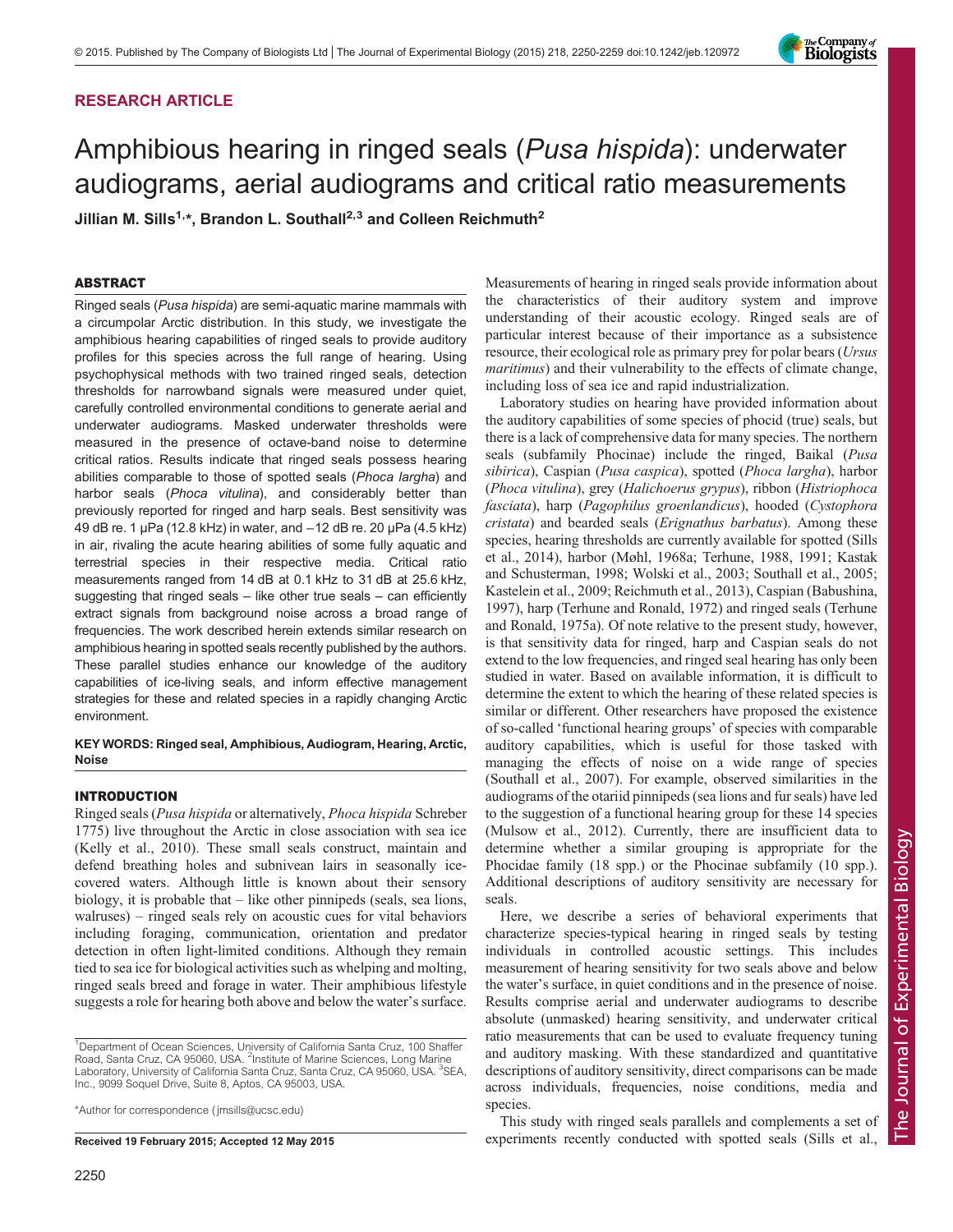|                | <b>List of symbols and abbreviations</b>                            |
|----------------|---------------------------------------------------------------------|
| C <sub>R</sub> | critical ratio                                                      |
| <b>FA</b>      | false alarm                                                         |
| <b>HTP</b>     | Hearing Test Program [NI LabVIEW-based software<br>(Finneran, 2003) |
| <b>MCS</b>     | method of constant stimuli                                          |
| <b>PSD</b>     | power spectral density                                              |
| SL             | sensation level                                                     |
| <b>SPI</b>     | sound pressure level                                                |

[2014](#page-8-0)) as part of a larger effort to describe hearing, and the effects of noise on hearing, in ice-living seals. The methods and testing environments used for the two species were nearly identical. Considered together, these studies inform understanding of how the auditory systems of these Arctic seals are adapted for an amphibious existence, and enable relevant intra- and inter-specific comparisons of auditory performance.

# RESULTS

#### Underwater audiograms

Underwater hearing thresholds are reported for a 16-year-old male ringed seal (Natchek) and a 2-year-old female ringed seal (Nayak), with measures of response bias (false alarm rates) and ambient noise (Table 1). The corresponding audiograms and environmental noise floor are shown alongside representative data for northern seals [\(Fig. 1](#page-2-0)). The psychometric functions associated with these hearing thresholds are provided as [supplementary material Fig. S1](http://jeb.biologists.org/lookup/suppl/doi:10.1242/jeb.120972/-/DC1).

False alarm rates were measured as the proportion of signalabsent trials in the psychophysical task on which subjects incorrectly reported detection of a signal. Mean false alarm rates were 0.16 and 0.19 for Natchek and Nayak, respectively, and response bias remained stable across frequencies and between seals. Threshold-to-noise offsets were calculated at each test frequency as the difference between measured hearing threshold and ambient noise spectral density level (50th percentile level) in the testing pool. This offset ranged from a minimum of 15 to a maximum of 88 dB, and was greatest at high frequencies. The audiograms of both seals exhibited a general U-shape, with sharper roll-offs in

sensitivity at the high relative to the low frequency end. The frequency of best hearing was 12.8 kHz for Natchek and 25.6 kHz for Nayak, with measured thresholds of 49 and 50 dB re.  $1 \mu Pa$ , respectively. At low to mid frequencies, hearing sensitivity was similar for the two subjects, with an average threshold difference of 3 dB for frequencies between 0.1 and 25.6 kHz. However, at higher frequencies (>25.6 kHz), the hearing of the young, female ringed seal was markedly superior. The frequency range of best sensitivity – within 20 dB of lowest measured threshold, as in [Reichmuth et al.](#page-8-0)  $(2013)$  – extended from approximately 0.4 to 32 kHz for Natchek and 0.3 to 52 kHz for Nayak. Although it began at a lower frequency for Natchek, the slope of the high-frequency roll-off was similarly steep for both subjects, with thresholds increasing by approximately 36 dB over a quarter octave span.

#### In-air audiograms

In-air hearing thresholds for the two ringed seals are reported with false alarm rates, ambient noise levels and reaction time data [\(Table 2\)](#page-2-0). The audiograms and environmental noise floor are shown alongside representative data for other northern seals [\(Fig. 2](#page-3-0)). The psychometric functions associated with these thresholds are provided as [supplementary material Fig. S2](http://jeb.biologists.org/lookup/suppl/doi:10.1242/jeb.120972/-/DC1).

Mean false alarm rates were 0.17 for Natchek and 0.18 for Nayak. Threshold-to-noise offsets in the acoustic chamber ranged from 12 to 61 dB, and were lowest between 0.8 and 6.4 kHz. The aerial audiograms were narrow and more V-shaped than their underwater counterparts, with more gradual high-frequency roll-offs. Similar to the underwater curves, however, sensitivity declined faster at high relative to low frequencies. Although comparable overall, hearing sensitivity varied somewhat between subjects, with a mean threshold difference of 7 dB. The frequency of most sensitive hearing in air was 3.2 kHz for Natchek and 4.5 kHz for Nayak, with thresholds of  $-6$  dB re. 20  $\mu$ Pa and  $-12$  dB re. 20  $\mu$ Pa, respectively. The 20 dB bandwidth of best sensitivity ranged from 0.7 to 11 kHz for Natchek and 0.6 to 12 kHz for Nayak, with sensitivity rolling off above this range. Rather than increasing with a fixed slope, the highfrequency thresholds for both subjects exhibited an apparent reduction in slope in the region near 18 kHz. At the highest frequencies (>25.6 kHz), as observed in water, Natchek showed a considerable reduction in sensitivity relative to Nayak.

| Table 1. Underwater hearing thresholds obtained for two ringed seals using psychophysical methods |  |  |  |
|---------------------------------------------------------------------------------------------------|--|--|--|
|                                                                                                   |  |  |  |

|                 | Natchek                  |         | Nayak                    | Ambient noise |                                      |
|-----------------|--------------------------|---------|--------------------------|---------------|--------------------------------------|
| Frequency (kHz) | Threshold (dB re. 1 µPa) | FA rate | Threshold (dB re. 1 µPa) | FA rate       | PSD [dB re. $(1 \mu Pa)^2 Hz^{-1}$ ] |
| 0.1             | 88                       | 0.16    | 91                       | 0.28          | 68                                   |
| 0.2             | 76                       | 0.14    | 74                       | 0.23          | 54                                   |
| 0.4             | 69                       | 0.16    | 68                       | 0.14          | 46                                   |
| 0.8             | 61                       | 0.19    | 59                       | 0.14          | 44                                   |
| 1.6             | 60                       | 0.21    | 59                       | 0.14          | 41                                   |
| 3.2             | 58                       | 0.22    | 52                       | 0.20          | 36                                   |
| 6.4             | 59                       | 0.14    | 54                       | 0.16          | 31                                   |
| 12.8            | 49                       | 0.16    | 52                       | 0.28          | 32                                   |
| 25.6            | 53                       | 0.14    | 50                       | 0.14          | 28                                   |
| 36.2            | 77                       | 0.11    | 54                       | 0.17          | 26                                   |
| 43.1            | 114                      | 0.14    |                          |               | 26                                   |
| 51.2            |                          | -       | 65                       | 0.17          | 24                                   |
| 60.9            |                          |         | 101                      | 0.23          | 24                                   |
| 72.4            |                          |         | 104                      | 0.15          | 26                                   |

The 50% detection thresholds are reported for each test frequency, along with false alarm (FA) rates during the testing phase (pooled across the three test sessions at each frequency, N≥20), and corresponding ambient noise levels in the test pool. Noise levels are shown in units of power spectral density (PSD), calculated from the median of unweighted, 1/3-octave band 50th percentile measurements (L50) that included each test frequency. For both subjects, 95% confidence intervals were narrower than 4 dB for all reported thresholds. The psychometric functions associated with these hearing thresholds are provided as [supplementary material Fig. S1.](http://jeb.biologists.org/lookup/suppl/doi:10.1242/jeb.120972/-/DC1)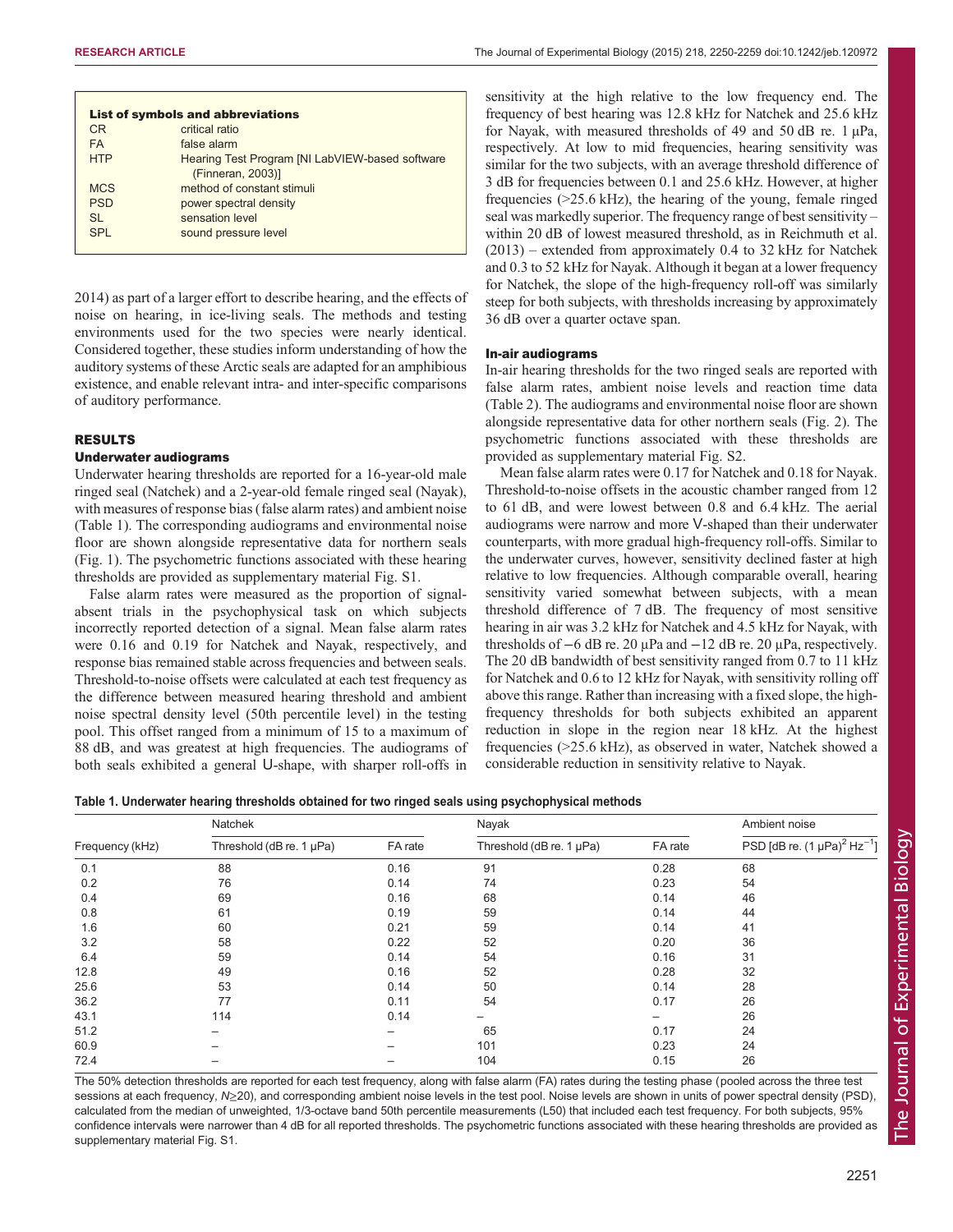<span id="page-2-0"></span>

Fig. 1. Underwater audiograms for two ringed seals. Natchek (filled circles) and Nayak (open circles). The 50% detection thresholds obtained using psychophysical methods are shown for 14 frequencies from 0.1 to 72.4 kHz. Ambient noise levels measured in the underwater testing pool [power spectral density, dB re. (1 µPa) $^2$  Hz $^{-1}$ ] are plotted as a dashed line corresponding to the right-hand y-axis. Noise levels were calculated from the median of unweighted 1/3-octave band 50th percentile levels (L50) measured throughout the testing period, and are shown here bracketed by lines representing the 10th (above) and 90th (below) percentile levels (L10 and L90, respectively) to demonstrate variance in the distribution of ambient noise. For comparison, behavioral audiograms are shown for spotted seals [1, N=2 ([Sills et al., 2014\)](#page-8-0)], harp seals [2, N=1 ([Terhune and Ronald, 1972\)](#page-9-0)] and ringed seals [3, N=2 [\(Terhune and](#page-9-0) [Ronald, 1975a](#page-9-0))].

To supplement auditory thresholds, interpolated reaction times at threshold (0 dB sensation level, SL) and 20 dB above threshold (20 dB SL) are provided for each subject at each test frequency (Table 2). While these response latencies varied with frequency, they were typically less than 500 ms for signals near threshold. Across all frequencies, the median reaction times at threshold and 20 dB SL were 359 and 181 ms for Natchek, and 428 and 177 ms for Nayak. In general, while supra-threshold reaction times (20 dB SL) were similar for all frequencies, reaction times near threshold exhibited more frequency dependence and were higher at low frequencies for both subjects.

# Underwater critical ratio measurements

Underwater critical ratios (CRs), masked thresholds, noise spectral density levels and false alarm rates are reported for both seals [\(Table 3](#page-3-0)). These data are shown along with aerial and underwater CR measurements for related species ([Fig. 3](#page-4-0)). Mean false alarm rate was 0.20 for each subject. CRs for Natchek ranged from 16 dB at 0.1 kHz to 31 dB at 25.6 kHz, whereas CRs for Nayak ranged from 14 dB at 0.1 kHz to 31 dB at 25.6 kHz. Overall, CRs increased at a rate of approximately 2 dB per octave.

#### **DISCUSSION** Underwater hearing

Underwater thresholds obtained for two ringed seals show greater than expected hearing sensitivity for this species, and are considerably lower than previously reported for both ringed [\(Terhune and Ronald, 1975a\)](#page-9-0) and harp seals ([Terhune and](#page-9-0) [Ronald, 1972](#page-9-0)) at most frequencies. The audiograms for the two subjects are in good agreement from 0.1 to 25.6 kHz, above which the adult male (Natchek) exhibits apparent high-frequency hearing loss. The thresholds of the young female (Nayak) are quite similar to those reported recently for harbor ([Kastelein et al., 2009](#page-8-0); [Reichmuth](#page-8-0) [et al., 2013](#page-8-0)) and spotted seals [\(Sills et al., 2014\)](#page-8-0) across the hearing range. In contrast to historical data, these ringed seal audiograms are consistent with the hypothesis of a functional hearing group for northern seals.

To assess how well underwater audiograms reflect absolute hearing sensitivity, it is important to consider the potential influence of ambient noise on the measured thresholds. Threshold-to-noise offsets at each frequency can be compared with CRs to determine whether thresholds may have been constrained by background noise in the testing environment. Based on the CRs obtained for the subjects in this study, threshold-to-noise offsets were approximately

The Journal of Experimental Biology

The Journal of Experimental Biology

Table 2. In-air hearing thresholds obtained for two ringed seals using psychophysical methods

|                    | Natchek                               |         |                               |                                  | Nayak                                 |         |                               |                                  |                                                     |
|--------------------|---------------------------------------|---------|-------------------------------|----------------------------------|---------------------------------------|---------|-------------------------------|----------------------------------|-----------------------------------------------------|
| Frequency<br>(kHz) | Threshold<br>(dB re.<br>$20 \mu Pa$ ) | FA rate | Latency<br>(ms) at<br>0 dB SL | Latency<br>$(ms)$ at<br>20 dB SL | Threshold<br>(dB re.<br>$20 \mu Pa$ ) | FA rate | Latency<br>(ms) at<br>0 dB SL | Latency<br>$(ms)$ at<br>20 dB SL | PSD [dB re.<br>$(20 \,\mu Pa)^2$ Hz <sup>-1</sup> ] |
| 0.075              | 47                                    | 0.22    | 419                           | 182                              | 41                                    | 0.18    | 518                           | 194                              | 20                                                  |
| 0.1                | 42                                    | 0.13    | 448                           | 181                              | 36                                    | 0.15    | 449                           | 186                              | 14                                                  |
| 0.2                | 29                                    | 0.15    | 412                           | 212                              | 23                                    | 0.15    | 652                           | 127                              | $-2$                                                |
| 0.4                | 19                                    | 0.19    | 353                           | 203                              | 14                                    | 0.23    | 438                           | 211                              | $-14$                                               |
| 0.8                | 12                                    | 0.08    | 588                           | 322                              | 2                                     | 0.10    | 573                           | 211                              | $-19$                                               |
| 1.6                | 0                                     | 0.29    | 405                           | 181                              | 0                                     | 0.09    | 417                           | 167                              | $-20$                                               |
| 2.3                | 0                                     | 0.24    | 281                           | 190                              | 0                                     | 0.11    | 317                           | 141                              | $-22$                                               |
| 3.2                | $-6$                                  | 0.26    | 359                           | 180                              | $-7$                                  | 0.17    | 476                           | 228                              | $-23$                                               |
| 4.5                | $-2$                                  | 0.17    | 367                           | 165                              | $-12$                                 | 0.16    | 417                           | 201                              | $-24$                                               |
| 6.4                |                                       | 0.08    | 264                           | 184                              | $-9$                                  | 0.23    | 401                           | 179                              | $-22$                                               |
| 9.1                | 3                                     | 0.21    | 277                           | 166                              | -                                     |         | -                             |                                  | $-26$                                               |
| 12.8               | 25                                    | 0.23    | 384                           | 156                              | 9                                     | 0.23    | 355                           | 146                              | $-28$                                               |
| 18.1               | 33                                    | 0.12    | 224                           | 150                              | 31                                    | 0.20    | 340                           | 141                              | $-28$                                               |
| 25.6               | 36                                    | 0.19    | 270                           | 155                              | 38                                    | 0.22    | 265                           | 135                              |                                                     |
| 36.2               | 57                                    | 0.15    | 236                           | 160                              | 42                                    | 0.17    | 438                           | 175                              |                                                     |
| 51.2               |                                       |         | -                             | -                                | 64                                    | 0.16    | -                             |                                  |                                                     |

The 50% detection thresholds are reported for each of 16 frequencies, along with false alarm (FA) rates during the testing phase (pooled across the three test sessions at each frequency, N≥20), interpolated reaction times at threshold (0 dB SL) and 20 dB SL, and corresponding ambient noise levels in the acoustic chamber. Noise levels are shown in units of power spectral density (PSD), calculated from the median of unweighted, 1/3-octave band 50th percentile measurements (L50) that included each test frequency. For both subjects, 95% confidence intervals were narrower than 4 dB for all reported thresholds. The psychometric functions associated with these hearing thresholds are provided as [supplementary material Fig. S2.](http://jeb.biologists.org/lookup/suppl/doi:10.1242/jeb.120972/-/DC1)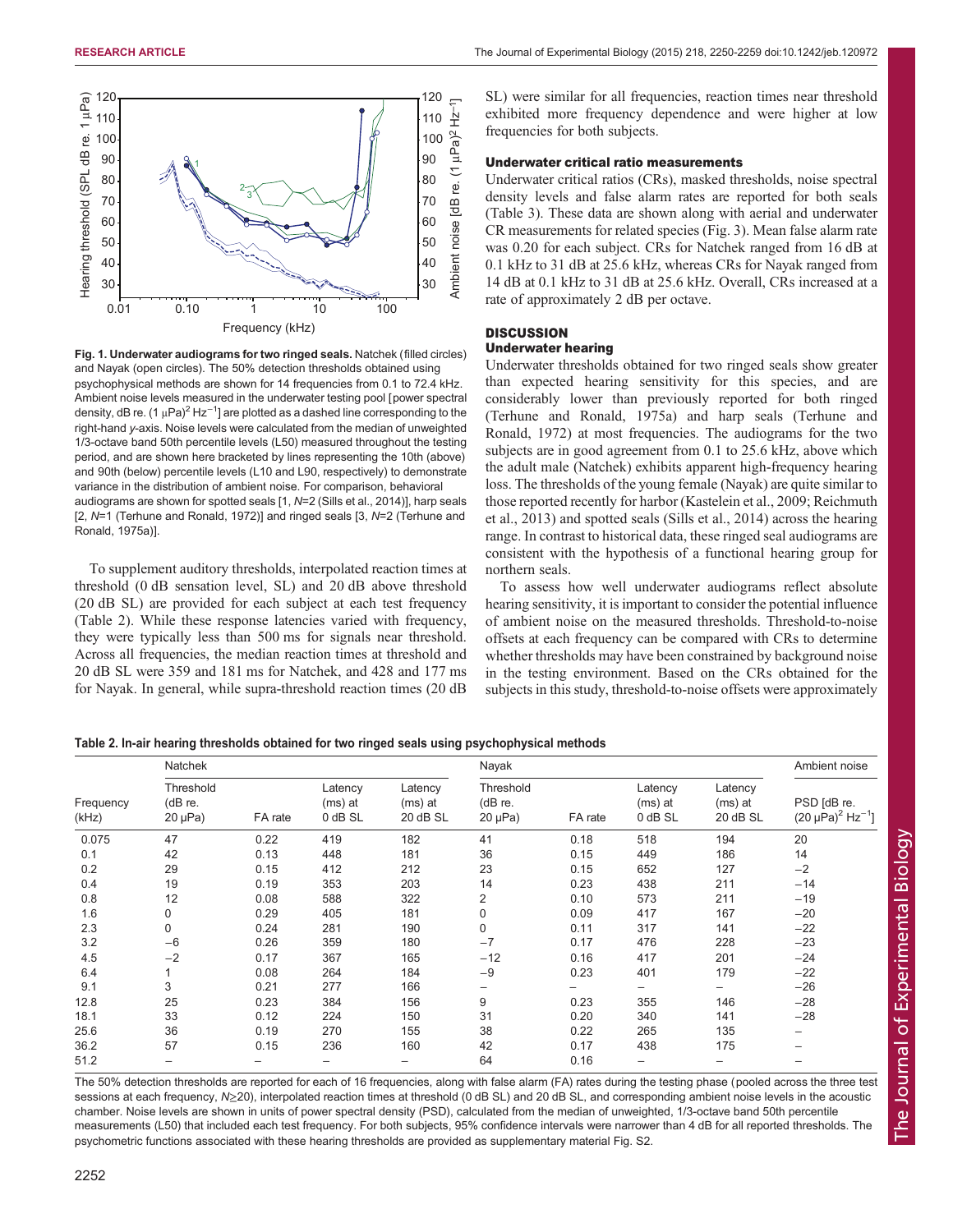<span id="page-3-0"></span>

Fig. 2. In-air audiograms for two ringed seals. Natchek (filled circles) and Nayak (open circles). The 50% detection thresholds obtained using psychophysical methods are shown for 16 frequencies from 0.075 to 51.2 kHz. Ambient noise levels measured in the acoustic chamber [power spectral density, dB re. (20 µPa)<sup>2</sup> Hz<sup>-1</sup>] are plotted as a dashed line corresponding to the right-hand y-axis. Noise levels were calculated from the median of unweighted 1/3-octave band 50th percentile levels (L50) measured throughout the testing period, and are shown here bracketed by lines representing the 10th (above) and 90th (below) percentile levels (L10 and L90, respectively) to demonstrate variance in the distribution of ambient noise. For comparison, behavioral audiograms are shown for spotted seals [1, N=2 ([Sills et al., 2014\)](#page-8-0)] and harp seals [2, N=1 ([Terhune and Ronald, 1971\)](#page-9-0)].

one CR between 0.8 and 36.2 kHz, indicating that ambient noise may have influenced thresholds within this range. At higher and lower frequencies, background noise was sufficiently low (thresholdto-noise offset>one CR) to confirm the measurement of absolute thresholds. Despite rigorous noise measurement and analysis using percentile statistics, it remains difficult to accurately characterize the relationship between temporally fluctuating background noise and signal detectability. Given these constraints, the reported thresholds can be considered accurate or somewhat conservative for these ringed seals.

When considering the biological relevance of species-typical hearing, there is often a presumed correlation between the frequency range of sensitive hearing and the frequency range of vocalizations. This predicted tuning between signal and receiver [\(Endler, 1992\)](#page-8-0) has been demonstrated in some vertebrate species (e.g. [Dooling](#page-8-0) [et al., 1971; Ryan and Wilczynski, 1988; Esser and Daucher, 1996](#page-8-0); [Ladich and Yan, 1998\)](#page-8-0). Ringed seal underwater vocalizations have been hypothesized to support the maintenance of social structure around breathing holes in winter and spring [\(Stirling, 1973](#page-9-0); [Stirling](#page-9-0) [et al., 1983](#page-9-0)). The typical energy of these calls is between 0.1 and 5 kHz [\(Stirling, 1973](#page-9-0); [Stirling et al., 1983](#page-9-0); [Cummings et al., 1984](#page-8-0); [Jones et al., 2014\)](#page-8-0). While this frequency span is largely encompassed by the 20 dB bandwidth of best hearing in water, the range of best hearing in ringed seals extends more than three octaves above the upper limit of dominant vocal energy. This suggests that selective pressures other than those associated with conspecific communication have influenced hearing capabilities. Seals may listen for auditory cues to aid in predator avoidance, prey detection, or passive orientation in the environment ([Schusterman](#page-8-0) [et al., 2000\)](#page-8-0). Ice-living seals may use the local soundscape to find breathing holes or the ice edge in low-light conditions ([Elsner et al.,](#page-8-0) [1989;](#page-8-0) [Wartzok et al., 1992;](#page-9-0) [Miksis-Olds and Madden, 2014\)](#page-8-0). Additionally, the extended high-frequency hearing range of seals in water may support their ability to localize sounds [\(Heffner and](#page-8-0) [Heffner, 2008; Nummela and Thewissen, 2008\)](#page-8-0). Finally, it is important to note that species-typical hearing is not only the outcome of auditory adaptations; enhanced underwater hearing may also be related to physiological traits for a semi-aquatic existence, such as modifications to the ear for withstanding high pressures while diving.

# In-air hearing

The audiograms obtained in this study demonstrate acute aerial hearing sensitivity for ringed seals that is comparable to that of spotted [\(Sills et al., 2014\)](#page-8-0) and harbor seals [\(Reichmuth et al., 2013\)](#page-8-0). Although they forage and travel extensively at sea, ringed seals rely on sea ice as a substrate for resting, whelping and molting, and experience terrestrial predation pressure from polar bears. Retention of sensitive aerial hearing in addition to enhanced underwater sound reception reflects the truly amphibious nature of these seals.

Recent findings suggest that many published hearing thresholds for seals in air are masked by environmental noise ([Reichmuth et al.,](#page-8-0) [2013\)](#page-8-0). As with the underwater data, aerial thresholds should be considered relative to CRs and typical noise conditions to evaluate the possibility of masking. In this study, threshold-to-noise offsets were approximately equal to one CR between 0.8 and 6.4 kHz, indicating that noise may have limited threshold measurements in this range, but not at higher or lower frequencies. However, because the quiet conditions in the testing chamber approached the measurement limits of the equipment (Brüel & Kjær 2250 sound analyzer; Brüel & Kjær A/S, Nærum, Denmark), masking by background noise can neither be confirmed nor entirely ruled out

|  | Table 3. Underwater critical ratio measurements obtained for two ringed seals at nine frequencies |  |  |
|--|---------------------------------------------------------------------------------------------------|--|--|
|  |                                                                                                   |  |  |
|  |                                                                                                   |  |  |

| Frequency (kHz) | <b>Natchek</b>                              |                                                     |                        | Nayak   |                                             |                                                     |                        |         |
|-----------------|---------------------------------------------|-----------------------------------------------------|------------------------|---------|---------------------------------------------|-----------------------------------------------------|------------------------|---------|
|                 | Masked<br>threshold (dB<br>re. $1 \mu Pa$ ) | Masker level<br>[dB re.<br>$(1 \mu Pa)^2 Hz^{-1}$ ] | Critical<br>ratio (dB) | FA rate | Masked<br>threshold (dB<br>re. $1 \mu Pa$ ) | Masker level<br>[dB re.<br>$(1 \mu Pa)^2 Hz^{-1}$ ] | Critical<br>ratio (dB) | FA rate |
| 0.1             | 125                                         | 109                                                 | 16                     | 0.15    | 118                                         | 104                                                 | 14                     | 0.22    |
| 0.2             | 106                                         | 89                                                  | 17                     | 0.20    | 104                                         | 88                                                  | 16                     | 0.17    |
| 0.4             | 102                                         | 82                                                  | 20                     | 0.12    | 97                                          | 81                                                  | 16                     | 0.20    |
| 0.8             | 93                                          | 74                                                  | 19                     | 0.23    | 93                                          | 72                                                  | 20                     | 0.16    |
| 1.6             | 93                                          | 74                                                  | 19                     | 0.29    | 93                                          | 72                                                  | 20                     | 0.20    |
| 3.2             | 95                                          | 71                                                  | 24                     | 0.19    | 88                                          | 64                                                  | 23                     | 0.15    |
| 6.4             | 93                                          | 72                                                  | 21                     | 0.22    | 89                                          | 67                                                  | 22                     | 0.20    |
| 12.8            | 90                                          | 61                                                  | 29                     | 0.10    | 90                                          | 64                                                  | 26                     | 0.23    |
| 25.6            | 96                                          | 64                                                  | 31                     | 0.29    | 103                                         | 71                                                  | 31                     | 0.28    |

In addition to the critical ratio at each frequency, also provided are the spectral density level for each flat-spectrum, octave-band masker; masked hearing threshold; and false alarm (FA) rate (pooled across method of constant stimuli sessions, N≥40). For both subjects, 95% confidence intervals were narrower than 4 dB for all masked thresholds.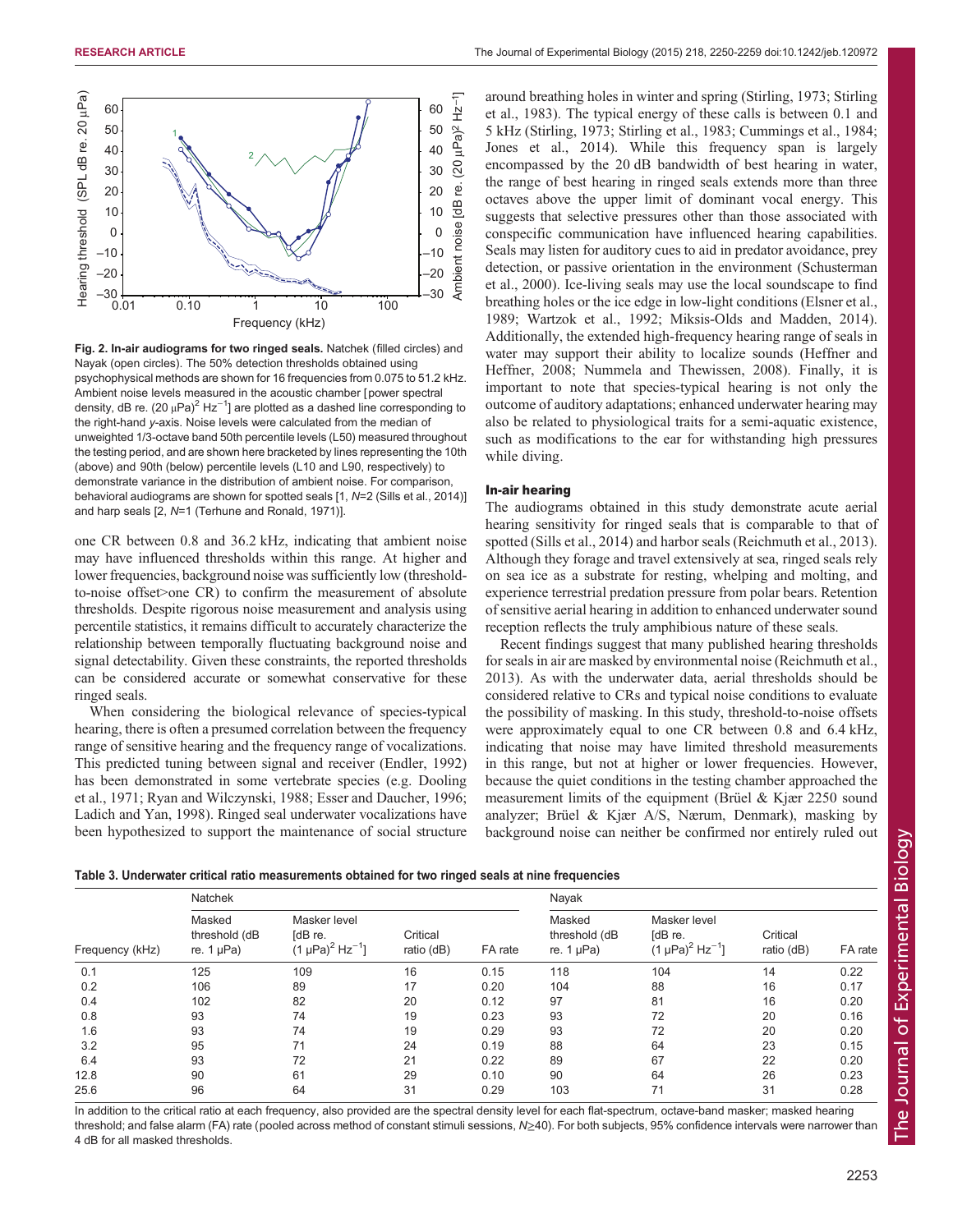<span id="page-4-0"></span>

Fig. 3. Underwater critical ratios measured for two ringed seals. Natchek (filled circles) and Nayak (open circles). Critical ratios were measured at nine frequencies (0.1 to 25.6 kHz) as the difference (dB) between the sound pressure level of the masked threshold and the spectral density level of the surrounding octave-band noise. Also shown are aerial critical ratios for spotted [1, N=1 ([Sills et al., 2014](#page-8-0))] and harp seals [2, N=1 [\(Terhune and Ronald, 1971\)](#page-9-0)] and underwater critical ratios for ringed [3, N=2 [\(Terhune and Ronald, 1975b\)](#page-9-0)] and spotted seals [4, N=1 [\(Sills et al., 2014\)](#page-8-0)].

between 0.8 and 6.4 kHz. Regardless, the in-air thresholds measured for these ringed seals are among the lowest reported for marine mammals.

When compared with available data for ice-living seals, these ringed seal audiograms – along with recent data for spotted seals [\(Sills et al., 2014\)](#page-8-0) – show significantly better sensitivity to airborne sounds than measured previously for one harp seal ([Terhune and](#page-9-0) [Ronald, 1971](#page-9-0)). While others have suggested that the harp seal thresholds were elevated as a result of noise ([Watkins and Wartzok,](#page-9-0) [1985](#page-9-0); [Moore and Schusterman, 1987\)](#page-8-0), the reported ambient noise levels and CRs ([Terhune and Ronald, 1971\)](#page-9-0) suggest that masking was not a relevant factor. We conducted a separate experiment to reconcile these differences in reported hearing sensitivity between studies and species. The findings showed that, while the elevated thresholds reported for the harp seal could be replicated for one ringed seal tested in a similar experimental configuration, the results could not be explained by masking at the test frequency. See Appendix for details.

The aerial audiograms of the two ringed seals have several features that differ from the underwater audiograms obtained for the same individuals. Among the expected differences is a narrower frequency range of hearing in air that is more similar to the hearing range of some terrestrial carnivores ([Heffner, 1983](#page-8-0); [Heffner and](#page-8-0) [Heffner, 1985a,b](#page-8-0); [Kelly et al., 1986](#page-8-0)). Another difference is the shallower slope observed on the high-frequency roll-off for these seals in air compared with the steeper roll-offs on their underwater audiograms, as previously described for other seals ([Reichmuth](#page-8-0) [et al., 2013](#page-8-0)). Two additional features are particularly notable in the aerial curves. First, both ringed seals exhibited best sensitivity around 3–5 kHz, with significantly lower thresholds in this region relative to adjacent frequencies. This 'notch' of increased sensitivity was also observed for two spotted seals tested under the same conditions ([Sills et al., 2014\)](#page-8-0). Second, both ringed seals showed an apparent change in slope in the aerial high-frequency roll-off, around 20–30 kHz. Neither of these features is reflected in the underwater audiograms of these individuals. Hence, they may be related to the frequency selectivity of peripheral auditory structures (e.g. resonances), which almost certainly operate differently in air and water. Anatomical studies are needed, and should be combined

with these psychoacoustic data to inform models of auditory form and function for seals.

The measured response latencies obtained for the ringed seals listening in air provide valuable information about perceptual loudness. For both subjects, response time changed less with increasing amplitude at high relative to low frequencies. This suggests that at higher frequencies there is less of a perceptual difference between just-audible sounds and supra-threshold stimuli. Conversely, at lower frequencies, there is apparently a more gradual perceptual transition between quiet (0 dB SL) and supra-threshold (20 dB SL) sounds. Measures of response time complement the threshold values obtained at each frequency by providing a useful metric for determining the equivalence of signals of various frequencies and levels.

#### Observed differences in hearing between subjects

Although the two ringed seals' hearing curves are generally similar, Natchek showed reduced sensitivity relative to Nayak at a range of frequencies in air, and at high frequencies in water. In fact, the juvenile female Nayak's thresholds for airborne sounds were more similar to those measured for two young male spotted seals [\(Sills](#page-8-0) [et al., 2014](#page-8-0)) than for the adult male ringed seal (Natchek), revealing greater observed differences in hearing with age than across sex or species.

Differences in auditory sensitivity between individuals can be explained by a range of variables including age-related hearing loss ( presbycusis), congenital deficits, disease processes, prior exposure to noise, medication history and inherent individual differences [\(Yost, 2000](#page-9-0)). Although the occurrence of presbycusis is not well documented in seals, it is possible that, at 16 years old, Natchek had hearing loss related to his age. Alternatively, Natchek's brief exposures to ototoxic medication could have contributed to his elevated thresholds. Aminoglycoside antibiotics – including Amikacin, which Natchek received for 5 days between 1996 and 2003 – are known to cause degeneration of sensory hair cells in the cochlea, with hearing loss initially observable at high frequencies (see, e.g. [Yost, 2000](#page-9-0); [Huth et al., 2011\)](#page-8-0). Conductive hearing loss may also explain Natchek's apparent reduction in hearing sensitivity (see below). While it is beyond the scope of this manuscript to resolve this issue definitively, the differences in hearing observed between seals in this study underscore the importance of testing multiple individuals in behavioral studies of sensory biology, to ensure that measured capabilities are representative of best sensitivity for the species.

#### Mechanisms of amphibious hearing

The hearing data presented herein highlight the incredible dual function of the auditory system of seals in air and water. Despite their need to detect sound in these very different physical environments, ringed seals are able to hear nearly as well (in terms of best sensitivity) as fully aquatic and fully terrestrial mammals in their respective media. The mechanisms by which the seal ear operates efficiently in both media are not well understood. The seal ear likely functions in the same manner as a traditional terrestrial ear above water, with energy transmitted from the airfilled spaces of the outer ear to the fluid within the cochlea via the middle ear ossicles, which compensate for the impedance mismatch between the two media. It has been suggested that, when submerged, expansion of cavernous tissue in the external meatus and/or middle ear cavity creates a functionally 'fluid-filled' ear that more closely matches the impedance of the surrounding fluid environment (see [Møhl, 1967, 1968b](#page-8-0); [Ramprashad, 1975](#page-8-0); [Møhl](#page-8-0)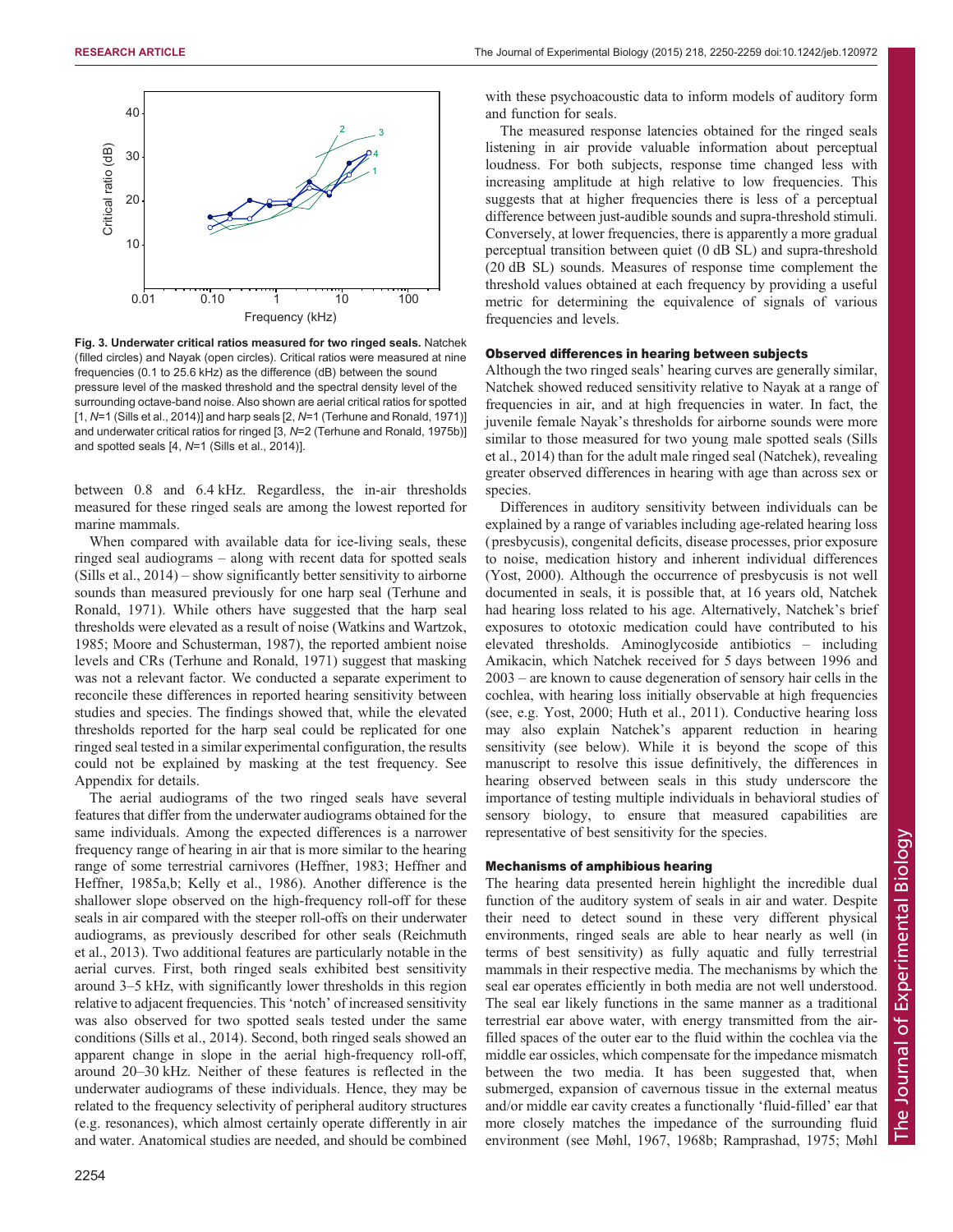[and Ronald, 1975\)](#page-8-0). The enhanced role that bone and tissue conduction are thought to play in sound detection under water [\(Møhl, 1968b; Repenning, 1972; Ramprashad, 1975; Nummela,](#page-8-0) [2008](#page-8-0)) may further explain some of the observed differences in hearing between subjects in this study. The ringed seal Natchek's reduced sensitivity at lower frequencies in air, but not in water, may be the result of conductive damage to peripheral auditory structures that function differently in each medium. The contribution of bone and tissue conduction could explain why the underwater audiogram does not also suggest conductive loss. Conversely, it is more likely that Natchek's significant high-frequency hearing loss (>25.6 kHz) is cochlear in origin, because of its expression in both media. While the results of the present study provide some clues, the auditory pathways that support amphibious hearing remain unresolved.

When considering the hearing of amphibious seals, one feature of theoretical and practical interest is the expanded frequency range of hearing in water relative to in air. Comparing the slopes of the highfrequency sensitivity roll-offs for the ringed seals enables consideration of the constraints that limit hearing in each medium. In water, the roll-offs not only occur at higher frequencies, but are also considerably steeper than the lower and more gradual roll-offs observed in air for the same subjects. This pattern, which is reported for other true seals ([Reichmuth et al., 2013](#page-8-0); [Sills et al., 2014\)](#page-8-0), supports the idea that different mechanisms determine the highfrequency hearing limits in air and water. The frequency limit of hearing in air may be constrained by inertia of the dense ossicular bones ([Hemilä et al., 2006](#page-8-0)), for example, or perhaps the hearing range is expanded in water because of alternative energytransmission pathways. We suggest that fine-scale audiometric data, including the amphibious thresholds reported here, can be combined with theoretical models of auditory function to improve understanding of the unique hearing abilities of seals.

#### Auditory masking

Underwater CRs were similar between subjects and to those reported for harbor ([Southall et al., 2000, 2003\)](#page-8-0) and spotted seals [\(Sills et al., 2014](#page-8-0)) in air and water, providing additional evidence for similar hearing capabilities across these species. Despite the male ringed seal's reduction in absolute sensitivity at some frequencies, his ability to detect signals within noise over the broad frequency range tested (0.1–25.6 kHz) has apparently not been diminished by age, ototoxic exposure or any other factor. The CRs measured in this study were 3–10 dB lower than previously reported for ringed seals [\(Terhune and Ronald, 1975a\)](#page-9-0). Our results indicate that, like other phocids, ringed seals possess a refined ability to extract signals from background noise relative to many terrestrial mammals [\(Fay, 1988\)](#page-8-0). CRs were measured over the full vocal range and did not show any correlation with the frequencies of ringed seal vocalizations. Therefore, these seals possess a general ability for enhanced signal detection in noise across a range of frequencies.

While CRs were measured in water, they can be applied to quantify masking by both underwater and airborne noise (for further discussion, see [Renouf, 1980;](#page-8-0) [Turnbull and Terhune, 1990](#page-9-0); [Southall](#page-8-0) [et al., 2003; Sills et al., 2014](#page-8-0)). To predict masking in real environments, ambient and anthropogenic noise conditions in either medium can be assessed relative to measured absolute audiograms and CRs. Such an analysis provides a good (conservative) approximation for understanding the effects of noise on hearing (see [Dooling et al., 2013\)](#page-8-0), but does not consider the potential for masking release due to complex stimulus features [\(Branstetter et al.,](#page-8-0) [2013](#page-8-0)). To accurately quantify the extent of masking experienced by seals exposed to realistic noise sources, more data about auditory

performance under different signal and noise scenarios are required [\(Cunningham et al., 2014](#page-8-0)).

## Conclusions

While the effects of climate change and industrialization on Arctic marine mammals are multi-faceted, the gaps in current understanding of hearing in Arctic species – including seals – leave regulators poorly equipped to address management issues related to anthropogenic noise. Appropriate decision-making requires direct measurements of hearing, and the effects of noise on hearing and fitness, in Arctic seals. To this end, we must begin by characterizing the auditory system and acoustic ecology of species of concern.

Recent data for harbor, spotted and now ringed seals collectively support the notion of similar hearing capabilities in all northern seals (subfamily Phocinae) and the characterization of these 10 species as a functional hearing group. However, data for additional species are necessary to fully resolve this issue. In particular, audiograms are needed for species such as bearded seals that are more phylogenetically distant or ecologically divergent from the species whose capabilities are known. Ultimately, informed identification of one or more functional hearing groups will be significant in improving understanding of evolutionary biology and developing broad, practical approaches for resource management.

The auditory profiles reported here provide a thorough evaluation of the basic auditory capabilities of ringed seals, and inform analyses of functional hearing, auditory anatomy, conservation, ecology and evolution. This work demonstrates the value of testing multiple species in the same facilities using similar methodology, and enables a comparative assessment of hearing capabilities across phylogenetic groups. These data indicate that the amphibious lifestyle of these ice-living marine carnivores has favored the evolution of acute hearing both in air and under water. Along with harbor and spotted seals, ringed seals have retained the ability to perceive extremely quiet airborne sounds despite adaptations related to aquatic hearing. Although the mechanisms that support these dual, seemingly contradictory abilities remain unresolved, careful comparisons of hearing sensitivity across frequencies and media can contribute to the ongoing discussion of amphibious hearing and auditory pathways in seals.

## MATERIALS AND METHODS General experimental methods

This study was conducted as part of an ongoing effort to describe hearing in Arctic seals. The methods used were similar to those described in detail for a parallel study with spotted seals [\(Sills et al., 2014\)](#page-8-0).

#### Test subjects

Subjects were two ringed seals, one adult male identified as Natchek (NOA0005618) and one juvenile female identified as Nayak (NOA0006783). At the start of testing Natchek was 16 years old and weighed 46 kg, and Nayak was 2 years old and weighed 21 kg. The interaural distances of these seals, measured dorsally as the curvilinear length between meatal openings, were 13 and 12 cm respectively. Natchek participated in this study while on loan from SeaWorld San Diego, and was transferred to Long Marine Laboratory (LML) at the University of California Santa Cruz in December 2010. Natchek was an apparently healthy adult seal. He had previously been treated with small amounts of ototoxic medication, including an aminoglycoside antibiotic, but these exposures were below levels considered harmful to auditory structures (T. Schmitt and D. Casper, personal communication). Natchek's hearing had not been evaluated prior to this study; however, he previously failed to show a spontaneous behavioral response to a 69 kHz underwater pinger ([Bowles et al., 2010](#page-8-0)). The female ringed seal Nayak stranded in Alaska as a neonate in 2011, and was transferred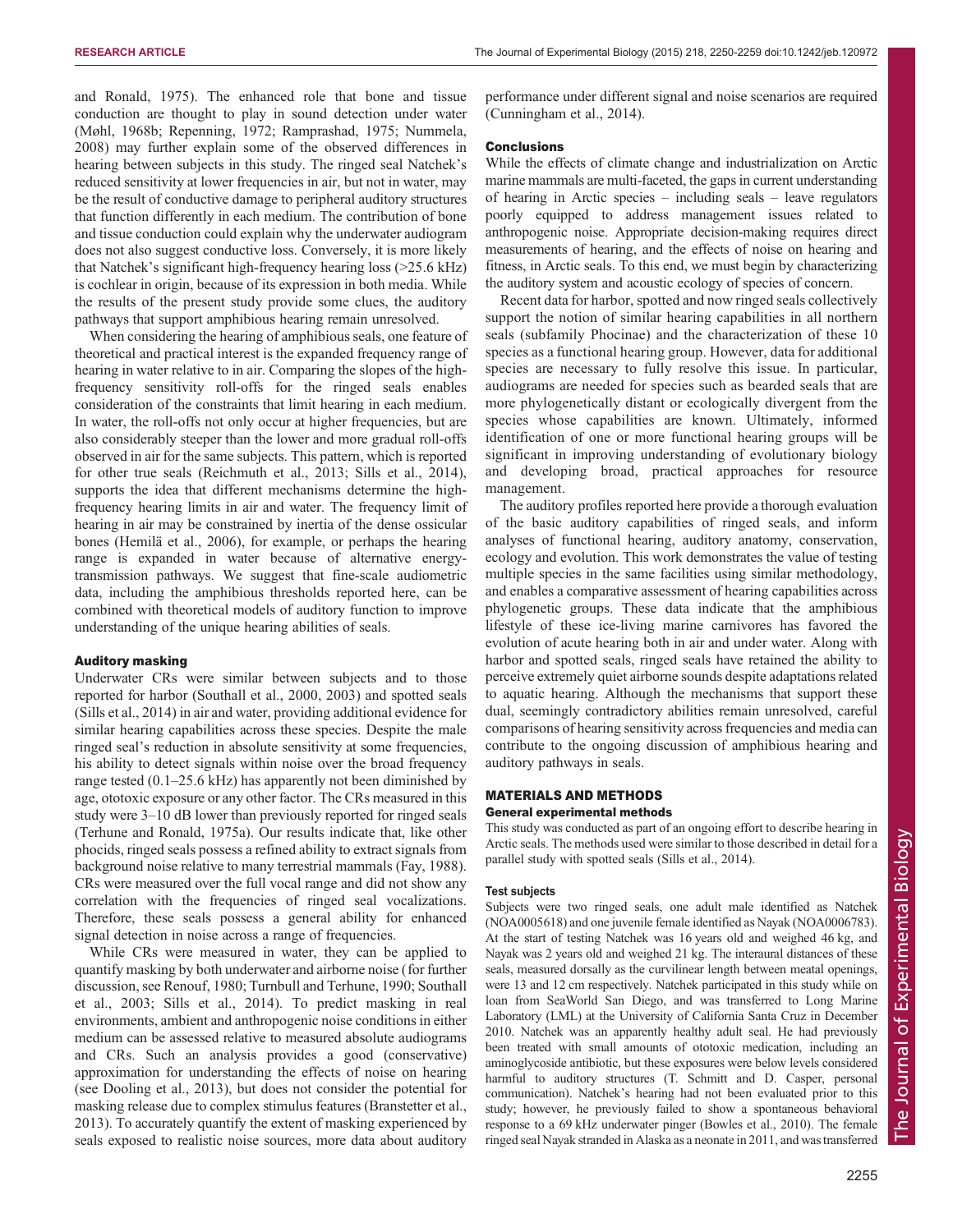to LML in May 2012. She had no known history of ear injury or exposure to ototoxic medication.

Both seals were housed outdoors at LML, in free-flow seawater tanks with adjacent haul-out space. The seals were trained with operant conditioning methods and positive reinforcement to voluntarily participate in the auditory signal detection task. Training occurred over several months and continued until performance was highly reliable at a wide range of sound frequencies and amplitudes. Audiometric testing took place from 2012 to 2014. Typically, the seals received one-third to one-half of their daily diets (freshly thawed capelin and herring) for participation in experimental sessions, and their diets were not constrained for experimental purposes. Subjects participated in one to two research sessions per day, 5 days per week.

Research was conducted with the approval and oversight of the University of California Santa Cruz Institutional Animal Care and Use Committee, with permission from the Ice Seal Committee and the National Marine Fisheries Service of the United States (marine mammal research permit 14535).

#### Test environments

Audiometric measurements were obtained in one of two environments: a circular, partially in-ground pool of 1.8 m depth and 7.6 m diameter, or a modified hemi-anechoic acoustic chamber (Eckel Industries, Cambridge, MA, USA) for in-air testing. Ambient noise measurements were taken daily under water and at least once per week in the acoustic chamber, at the center position of the seal's head during experimental sessions. Further details regarding test environments, apparatus and ambient noise characterization procedures are given by [Sills et al. \(2014](#page-8-0)).

## Psychoacoustic procedures

Hearing thresholds were measured for each experimental condition using similar behavioral methods. The task was an auditory go/no-go procedure. To start a session, the seal entered the test environment and placed its head on a cupped chin station positioned within a calibrated sound field. Within a 4 s listening interval delineated by a trial light, the subject was trained to touch a response target upon detection of an acoustic signal (correct detection) and withhold this response when it did not (correct rejection). Both correct trial types were rewarded with primary (fish) reinforcement. Misses (remaining on station when a signal was presented) and false alarms (reporting a detection when no signal was presented) were never reinforced. Within a testing session, frequency was held constant while signal amplitude was adjusted. Signal frequencies were tested to completion in random order. At the end of each experiment, the first test frequency was re-checked to eliminate the possibility of a practice effect.

An adaptive staircase procedure ([Cornsweet, 1962\)](#page-8-0) was used to estimate hearing thresholds. Sessions began with a signal level easily detected by the subject, after which the amplitude was progressively decreased by 4 dB after each correct detection until the first miss. An asymmetrical step-size was then used  $-4$  dB increases in signal amplitude after misses and  $2$  dB decreases after correct detections – to maintain stimulus control with these relatively naïve animals by minimizing errors following misses. Five consecutive descending misses within 6 dB of one another made up the test phase of each session, which was followed by a series of easily detectable trials to complete the session. Once individual performance had stabilized (when the average level of these misses varied by less than 3 dB across sessions), data collected over three sessions contributed to threshold determination.

When measuring masked thresholds to calculate CRs, initial adaptive staircase sessions were followed by additional testing using the method of constant stimuli (MCS) ([Stebbins, 1970\)](#page-9-0). Five signal levels were selected in 2 dB increments surrounding the masked threshold obtained with adaptive staircase testing. Each of these sound pressure levels (SPLs) was presented five times per session, distributed evenly into randomized blocks. Over the course of two to four MCS sessions, the proportion of correct responses at each signal level was obtained. While this more rigorous method of adaptive staircase followed by MCS is preferred, MCS was not used for audiogram testing because of time constraints. However, in practice, thresholds

measured using adaptive staircase testing are often compared to those obtained with MCS methods.

For all experiments, the final threshold at each frequency was calculated using probit analysis [\(Finney, 1971](#page-8-0)) and was defined as the SPL in  $dB_{rms}$  re. 1 μPa (in water) or dB<sub>rms</sub> re. 20 μPa (in air) at which there was a 50% correct detection rate. For either testing method (staircase or MCS), the psychometric function was fit to the proportion of correct detections obtained at each signal level, and an inverse prediction was applied to calculate threshold at the 50% correct detection level. Threshold criteria were met when 95% confidence intervals were less than 4 dB.

A similar response bias was maintained within and between subjects across testing conditions by adjusting the relative amount of signal-present and signal-absent trials in each session. The proportion of signal-present trials varied between 0.50 and 0.70, and was typically 0.55 for both seals. The reinforcement ratio for correct detections to correct rejections was always 1:1. The false alarm rate during a session's test phase (which excluded initial and terminal supra-threshold trials) was deemed acceptable if it was above 0 and below 0.3.

#### Signal generation and calibration

Experiments were conducted using Hearing Test Program (HTP) [\(Finneran,](#page-8-0) [2003\)](#page-8-0), custom LabVIEW-based software (National Instruments Corp., Austin, TX, USA). Test stimuli were 500 ms frequency-modulated sweeps with  $10\%$  bandwidth ( $\pm 5\%$  from center frequency) and  $5\%$  rise and fall times. Outgoing stimuli were sent from HTP through an NI USB-6259 BNC M-series data acquisition module with an update rate of 500 kHz, were subsequently band-pass filtered with a Krohn-Hite 3364 anti-aliasing filter (Krohn-Hite, Brockton, MA, USA), and were sent through a TDT PA5 digital attenuator (Tucker-Davis Technologies, Alachua, FL, USA) prior to reaching the projector. In some cases, a Hafler P1000 power amplifier (Hafler Professional, Tempe, AZ, USA) was also in line before the projector.

For all experiments, the sound field was mapped prior to testing at each frequency to ensure minimal variability in received signals and noise. Daily calibration and analysis of signal structure took place immediately prior to each experimental session. Except where noted below, mapping and calibration procedures and experimental apparatuses were identical to those described previously [\(Sills et al., 2014](#page-8-0)).

#### Underwater audiograms

Hearing thresholds were obtained in water at frequencies from 0.1 to 25.6 kHz, in octave steps. Because of differences in auditory capabilities at high frequencies, testing above 25.6 kHz varied between the two subjects. Natchek was tested at 36.2 and 43.1 kHz, whereas Nayak completed testing at 36.2, 51.2, 60.9 and 72.4 kHz.

Three underwater transducers were used during testing: a National Undersea Warfare Center J-11 (Newport, RI, USA) or a Lubell Labs 1424 HP (Columbus, OH, USA) for signals from 0.1 to 12.8 kHz and an ITC 1042 projecting hydrophone (International Transducer Corporation, Santa Barbara, CA, USA) for signals from 12.8 to 72.4 kHz. For sound field mapping and daily stimulus calibration, a Reson TC4032 hydrophone (0.01–80 kHz, ±2.5 dB; Reson A/S, Slangerup, Denmark) with a Reson EC6073 input module or an ITC 1042 hydrophone (0.01–100 kHz, ±2.5 dB) was used as a receiver. A nominal sensitivity of −170 dB re. 1 μPa  $V^{-1}$  was used for the Reson TC4032 during testing; following data collection, the hydrophone was recalibrated and a frequency-specific correction was applied to the measured thresholds. As the transducers used for testing sometimes varied between subjects, Natchek completed testing at 1.6 kHz with both the J-11 and the Lubell Labs 1424 HP; results confirmed that threshold did not vary based on the projector used.

#### In-air audiograms

Hearing thresholds were obtained in air at 0.075, 0.1, 0.2, 0.4, 0.8, 1.6, 2.3, 3.2, 4.5, 6.4, 12.8, 25.6 and 36.2 kHz. For both subjects, testing increments were smallest surrounding the frequency of best sensitivity (3.2 and 4.5 kHz for Natchek and Nayak, respectively). To achieve finer resolution in the region of his high-frequency roll-off, Natchek was also tested at 9.1 kHz. Because of her greater sensitivity to high frequencies, Nayak completed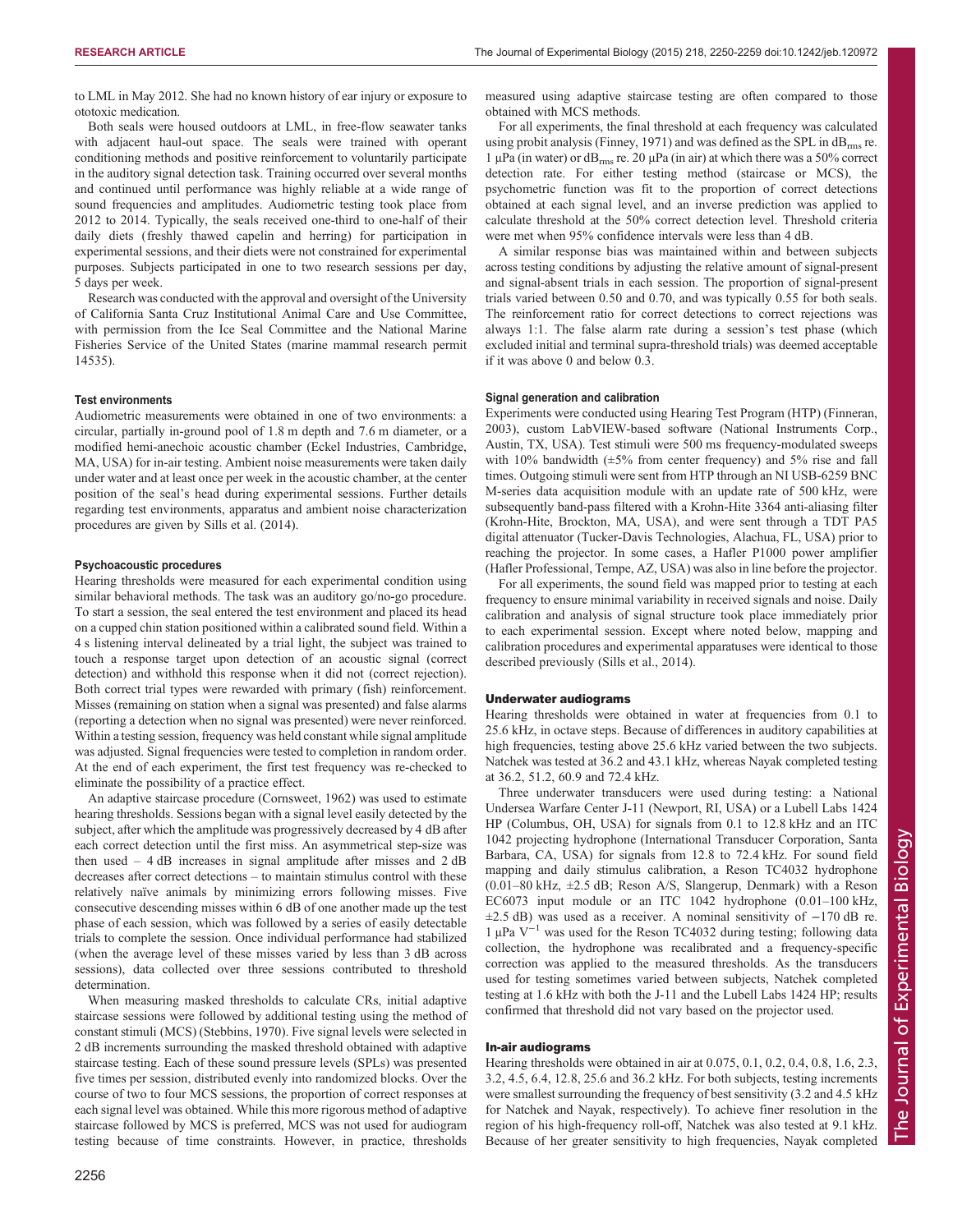additional testing at 51.2 kHz. Four aerial projectors were used: the JBL 2245H (JBL Incorporated, Northridge, CA, USA) for 0.075, 0.1 and 0.8 kHz; the JBL 2123H for 0.2, 0.4 and 1.6–3.2 kHz; the Fostex FT96H (Fostex Company, Tokyo, Japan) for 4.5–36.2 kHz; and the Avisoft Vifa (Avisoft Bioacoustics, Berlin, Germany) for 51.2 kHz. For sound field mapping and daily stimulus calibration, a Josephson C550H microphone (0.02–20 kHz, ±2 dB; Josephson Engineering, Santa Cruz, CA, USA) or a Microtech MK301 microphone capsule  $(0.005-100 \text{ kHz}, \pm 2 \text{ dB})$  with an ACO Pacific 4016 preamplifier and PS9200 power supply (ACO Pacific Incorporated, Belmont, CA, USA) was used.

The experimental apparatus included a latency switch that the seal was trained to depress with his nose to initiate each trial. Reaction times (in ms) – from signal onset to release of the latency switch as the subject moved to touch the response target – were automatically recorded in HTP on all correctly detected signal-present trials. Latencies measured at a range of sensation levels  $(N \ge 8)$  at each frequency were used to generate latencyintensity curves with a least-squares power function ([Moody, 1970\)](#page-8-0). Only data from final staircase sessions (three per frequency) were used for this analysis. Reaction times were interpolated at threshold (0 dB SL) and at 20 dB above threshold (20 dB SL).

# Underwater critical ratios

Masked hearing thresholds were obtained in water for both subjects at nine frequencies (0.1–25.6 kHz in octave steps) in the presence of white masking noise that was spectrally flattened by amplitude compensation. The J-11 transducer was used to project both signals and noise from 0.1 to 6.4 kHz and the ITC 1042 projecting hydrophone was used for 12.8–25.6 kHz. CRs were measured as the difference (in dB) between the SPL of the masked threshold and the spectral density level  $[dB \text{ re. } (1 \mu Pa)^2 \text{ Hz}^{-1}]$  of the surrounding octave-band noise [\(Fletcher, 1940; Scharf, 1970](#page-8-0)). The signal detection task was the same as for audiogram testing, the exception being that calibrated noise was paired with the 4 s duration of each trial interval. The target level of this masking noise was always 10 or 20 dB (determined by equipment limitations) above the hearing threshold measured for the same subject, and was invariant during testing at a particular frequency. The masker was calibrated just prior to each session to ensure that the center 1/3 octave band was within 1 dB of this target level, and that the other two 1/3 octave bands were within 3 dB of this target level. Further details about masking noise generation, calibration and projection are given by [Sills et al.](#page-8-0) [\(2014\)](#page-8-0).

## APPENDIX

## In-air sensitivity following submergence

A preliminary experiment was conducted with one ringed seal (Nayak) to examine the residual effects of submergence on aerial hearing sensitivity. Prior research examining the in-air hearing sensitivity of harp seals [\(Terhune and Ronald, 1971](#page-9-0)) yielded high detection thresholds relative to newer data for northern seals [\(Reichmuth et al., 2013](#page-8-0); [Sills et al., 2014;](#page-8-0) this study). Whereas these recent data exhibit a steep roll-off in sensitivity at high frequencies, the harp seal thresholds are substantially elevated across the frequency range tested (1–32 kHz, [Fig. 2](#page-3-0)). This offset in reported sensitivity may be related to several factors, such as methodological differences between studies or the effects of masking due to inadequate control of the ambient noise background. In the previous harp seal study, the subject was submerged and swimming immediately prior to each hearing trial, a factor which may have hindered the aerial sound conduction pathway [\(Terhune and Ronald,](#page-9-0) [1971\)](#page-9-0). The present study sought to resolve this discrepancy and revisit the conceptual model of how the seal ear operates in air and water [\(Møhl, 1968b\)](#page-8-0), using direct measures of auditory sensitivity obtained under different conditions.

This pilot experiment was conducted at 12.8 kHz to examine whether in-air hearing is affected when audiometric trials are preceded by brief submergence. The Fostex FT96H transducer was

used to project the signals, as for the aerial audiogram. The young ringed seal, Nayak, was trained to perform the signal detection task while in the water in the testing pool, with her head – including the auditory meatus – positioned above the surface. An inter-trial interval of 10 s preceded each listening trial, during which the subject would remain still at either a submerged station (ears at 1 m water depth) for the experimental condition, or at a nearby surface station (ears 20 cm above water) for the control condition. After performance stabilized over several training sessions, one testing session was conducted in each condition under near-optimal environmental conditions. The resulting thresholds were compared with each other and with Nayak's 12.8 kHz threshold obtained in the acoustic chamber. Ambient noise measurements were taken prior to each session in test-ready conditions, in the center position of Nayak's head during testing.

The resulting thresholds were  $43$  dB re.  $20 \mu Pa$  in both the submerged and the surface inter-trial interval testing conditions. Whether Nayak was under water for 10 s prior to the hearing trial or at the surface of the water for those 10 s did not have a measurable effect on subsequent hearing sensitivity. False alarm rates were 0.22 and 0.11 for the submerged and surface inter-trial interval conditions, respectively. When compared with Nayak's measured sensitivity in the acoustic chamber (9 dB re. 20 μPa, false alarm rate 0.23), her threshold was elevated by 34 dB in both outdoor conditions. The threshold-to-noise offset in the outdoor environment was 60 dB on average in the 1/3-octave band surrounding 12.8 kHz.

If one had been observed, a difference in thresholds across intertrial interval conditions in this experiment could have been attributed to the methodology of having Nayak submerged immediately before having her in-air hearing sensitivity measured. In theory, the seal's ear could be partially fluid-filled upon surfacing, which would impede the aerial sound-conduction pathway. However, although Nayak's thresholds were elevated in the outdoor environment relative to her audiogram threshold, the results showed no sensitivity difference across the two inter-trial interval conditions. While we were able to replicate the threshold elevation observed for the harp seal tested in a similar configuration ([Terhune and Ronald, 1971\)](#page-9-0), the reason for these reductions in sensitivity remains unclear. The threshold-to-noise offset of approximately 60 dB at 12.8 kHz indicates that the measured thresholds were not limited by background noise; in fact, based on repeated measurements, Nayak theoretically should have been able to detect signals as quiet as her absolute threshold of 9 dB re. 20 µPa. Therefore, energetic masking does not seem to explain the elevated thresholds in either case. Possible relevant factors include the role of informational masking, auditory or visual distractions, or anticipatory physiological changes in the middle ear related to diving. While additional work is needed to understand the significance of these factors and to better describe hearing mechanisms in seals, the aerial audiograms measured in the acoustic chamber in the current study can be considered representative of best hearing in this species. When combined with recent hearing studies in seals [\(Reichmuth et al., 2013; Sills](#page-8-0) [et al., 2014\)](#page-8-0), these data suggest that other Arctic seal species might hear equally well when tested under sufficiently quiet conditions.

#### Acknowledgements

We thank the Alaska SeaLife Center and SeaWorld San Diego for providing access to the ringed seals in this study, J. Finneran (US Navy Marine Mammal Program) for providing access to the HTP software, and J. Terhune (University of New Brunswick)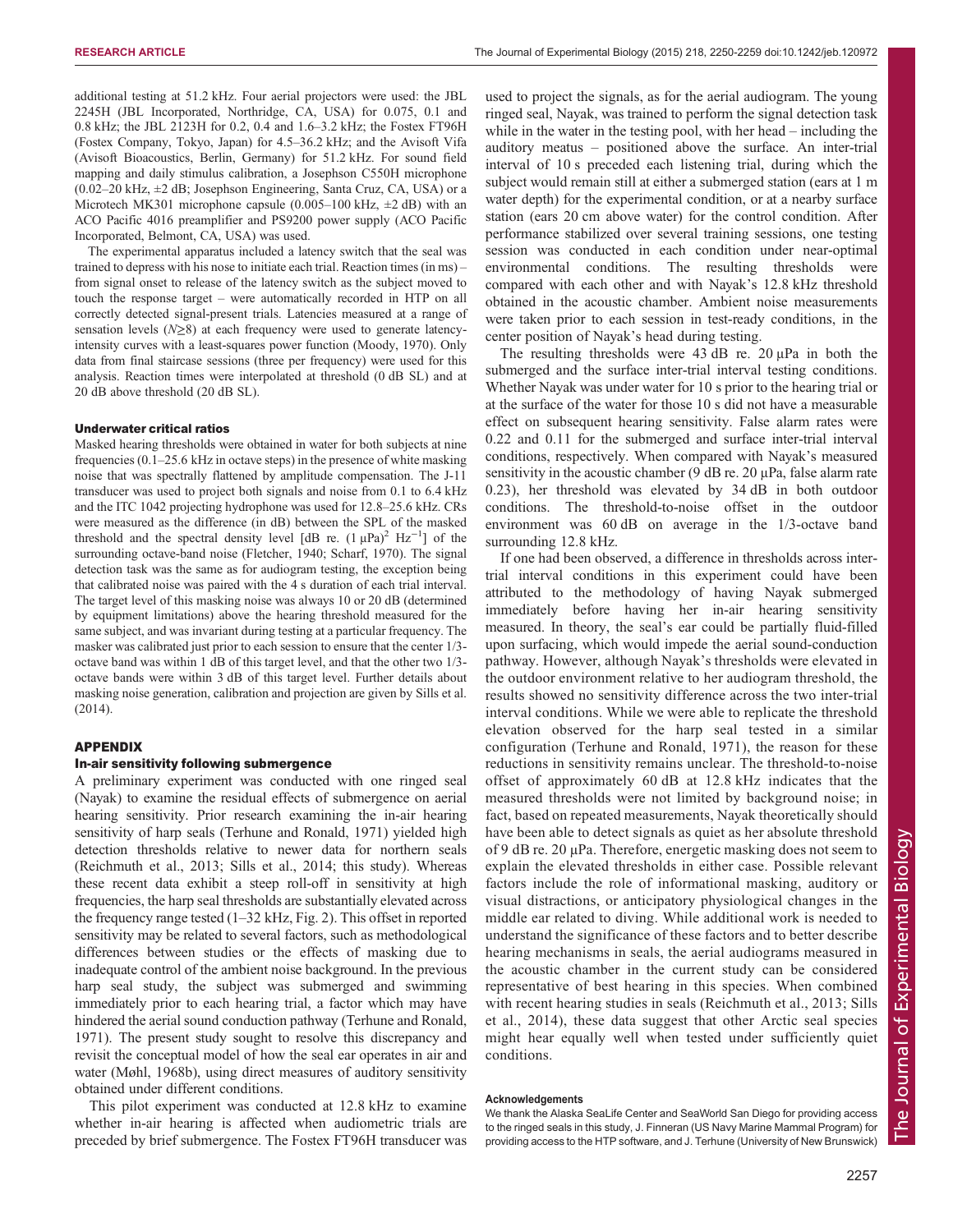<span id="page-8-0"></span>for contributions to design and analysis. This work was made possible by the entire team at the Pinniped Cognition and Sensory Systems Laboratory, especially J. Lofstrom, C. Casey, K. Cunningham, S. Knaub, A. Ghoul, A. Rouse, R. Nichols, P. Cook and R. King. We thank R. Sills, J. Terhune and an anonymous reviewer for helpful comments on this manuscript. Portions of this research were presented at the 164th Meeting of the Acoustical Society of America and the 3rd International Conference on the Effects of Noise on Aquatic Life.

#### Competing interests

The authors declare no competing financial interests.

#### Author contributions

J.M.S. was involved in all aspects of this study and responsible for data collection and manuscript preparation. B.L.S. was involved with experimental design and provided technical expertise. C.R. was involved in all aspects and responsible for funding and animals.

#### Funding

Funding provided by the International Association of Oil and Gas Producers, through their E&P Joint Industry Programme on Sound and Marine Life [award 22-07-23].

#### Supplementary material

Supplementary material available online at

<http://jeb.biologists.org/lookup/suppl/doi:10.1242/jeb.120972/-/DC1>

#### References

- Babushina, E. S. (1997). Audiograms of the Caspian seal under water and in air. Sens. Syst. 11, 67-71.
- [Bowles, A. E., Graves, S. K., Shane, M. and Denes, S. L.](http://dx.doi.org/10.1121/1.3384072) (2010). Harbor seals (Phoca vitulina[\) respond with aversion to 69-kHz pings: implications for weighting](http://dx.doi.org/10.1121/1.3384072) [procedures for marine mammal noise metrics.](http://dx.doi.org/10.1121/1.3384072) J. Acoust. Soc. Am. 127, 1803.
- [Branstetter, B. K., Trickey, J. S., Bakhtiari, K., Black, A., Aihara, H. and](http://dx.doi.org/10.1121/1.4789939) Finneran, J. J. [\(2013\). Auditory masking patterns in bottlenose dolphins](http://dx.doi.org/10.1121/1.4789939) (Tursiops truncatus[\) with natural, anthropogenic, and synthesized noise.](http://dx.doi.org/10.1121/1.4789939) [J. Acoust. Soc. Am.](http://dx.doi.org/10.1121/1.4789939) 133, 1811-1818.
- Cornsweet, T. N. [\(1962\). The staircase-method in psychophysics.](http://dx.doi.org/10.2307/1419876) Am. J. Psychol. 75[, 485-491.](http://dx.doi.org/10.2307/1419876)
- Cummings, W. C., Holliday, D. V. and Lee, B. J. (1984). Potential impacts of manmade noise on ringed seals: vocalizations and reactions. Outer Continental Shelf Environmental Assessment Program, Final Report. OCS Study MMS 86-0021; NTIS PB87-107546. Anchorage, AK: NOAA.
- [Cunningham, K. A., Southall, B. L. and Reichmuth, C.](http://dx.doi.org/10.1121/1.4900568) (2014). Auditory sensitivity [of seals and sea lions in complex listening scenarios.](http://dx.doi.org/10.1121/1.4900568) J. Acoust. Soc. Am. 136, [3410-3421.](http://dx.doi.org/10.1121/1.4900568)
- [Dooling, R. J., Mulligan, J. A. and Miller, J. D.](http://dx.doi.org/10.1121/1.1912686) (1971). Auditory sensitivity and song spectrum of the common canary [\(Serinus canarius\). J. Acoust. Soc. Am.](http://dx.doi.org/10.1121/1.1912686) 50, [700-709.](http://dx.doi.org/10.1121/1.1912686)
- Dooling, R. J., Blumenrath, S. H., Smith, E. and Fristrup, K. (2013). Evaluating anthropogenic noise effects on animal communication, Noise-Con 2013, Denver, CO, August 26–28, 2013. pp. 1-6.
- [Elsner, R., Wartzok, D., Sonafrank, N. B. and Kelly, B. P.](http://dx.doi.org/10.1139/z89-354) (1989). Behavioral and [physiological reactions of arctic seals during under-ice pilotage.](http://dx.doi.org/10.1139/z89-354) Can. J. Zool. 67, [2506-2513.](http://dx.doi.org/10.1139/z89-354)
- Endler, J. A. [\(1992\). Signals, signal conditions, and the direction of evolution.](http://dx.doi.org/10.1086/285308) Am. Nat. 139[, S125-S153.](http://dx.doi.org/10.1086/285308)
- [Esser, K.-H. and Daucher, A.](http://dx.doi.org/10.1007/bf00225826) (1996). Hearing in the FM-bat Phyllostomus discolor: [a behavioral audiogram.](http://dx.doi.org/10.1007/bf00225826) J. Comp. Physiol. A. 178, 779-785.
- Fay, R. R. (1988). Hearing in Vertebrates: A Psychophysics Databook. Winnetka, IL: Hill-Fay Associates.
- Finneran, J. J. (2003). An Integrated Computer-Controlled System for Marine Mammal Auditory Testing. San Diego, CA: SPAWAR Systems Center.
- Finney, D. J. (1971). Probit Analysis, 3rd edn. Cambridge: Cambridge University Press.
- Fletcher, H. [\(1940\). Auditory patterns.](http://dx.doi.org/10.1103/RevModPhys.12.47) Rev. Mod. Phys. 12, 47-65.
- Heffner, H. E. [\(1983\). Hearing in large and small dogs: absolute thresholds and size](http://dx.doi.org/10.1037/0735-7044.97.2.310) [of the tympanic membrane.](http://dx.doi.org/10.1037/0735-7044.97.2.310) Behav. Neurosci. 97, 310-318.
- Heffner, R. S. and Heffner, H. E. [\(1985a\). Hearing range of the domestic cat.](http://dx.doi.org/10.1016/0378-5955(85)90100-5) Hear. Res. 19[, 85-88.](http://dx.doi.org/10.1016/0378-5955(85)90100-5)
- Heffner, R. S. and Heffner, H. E. [\(1985b\). Hearing in mammals: the least weasel.](http://dx.doi.org/10.2307/1380801) J. Mamm. 66[, 745-755.](http://dx.doi.org/10.2307/1380801)
- Heffner, H. E. and Heffner, R. S. (2008). High-frequency hearing. In Handbook of the Senses: Audition (ed. P. Dallos, D. Oertel and R. Hoy), pp. 55-60. New York, NY: Elsevier.
- Hemilä[, S., Nummela, S., Berta, A. and Reuter, T.](http://dx.doi.org/10.1121/1.2372712) (2006). High-frequency hearing [in phocid and otariid pinnipeds: an interpretation based on inertial and cochlear](http://dx.doi.org/10.1121/1.2372712) constraints. [J. Acoust. Soc. Am.](http://dx.doi.org/10.1121/1.2372712) 120, 3463-3466.
- [Huth, M. E., Ricci, A. J. and Cheng, A. G.](http://dx.doi.org/10.1155/2011/937861) (2011). Mechanisms of aminoglycoside [ototoxicity and targets of hair cell protection.](http://dx.doi.org/10.1155/2011/937861) Int. J. Otolaryngol. 2011, 937861.
- [Jones, J. M., Thayre, B. J., Roth, E. H., Mahoney, M., Sia, I., Merculief, K.,](http://dx.doi.org/10.14430/arctic4388) [Jackson, C., Zeller, C., Clare, M., Bacon, A. et al.](http://dx.doi.org/10.14430/arctic4388) (2014). Ringed, bearded, and [ribbon seal vocalizations north of Barrow, Alaska: seasonal presence and](http://dx.doi.org/10.14430/arctic4388) [relationship with sea ice.](http://dx.doi.org/10.14430/arctic4388) Arctic 67, 203-222.
- Kastak, D. and Schusterman, R. J. [\(1998\). Low-frequency amphibious hearing in](http://dx.doi.org/10.1121/1.421367) [pinnipeds: methods, measurements, noise, and ecology.](http://dx.doi.org/10.1121/1.421367) J. Acoust. Soc. Am. 103, [2216-2228.](http://dx.doi.org/10.1121/1.421367)
- [Kastelein, R. A., Wensveen, P. J., Hoek, L., Verboom, W. C. and Terhune, J. M.](http://dx.doi.org/10.1121/1.3050283) [\(2009\). Underwater detection of tonal signals between 0.125 and 100 kHz by](http://dx.doi.org/10.1121/1.3050283) [harbor seals \(Phoca vitulina\).](http://dx.doi.org/10.1121/1.3050283) J. Acoust. Soc. Am. 125, 1222-1229.
- [Kelly, J. B., Kavanagh, G. L. and Dalton, J. C. H.](http://dx.doi.org/10.1016/0378-5955(86)90025-0) (1986). Hearing in the ferret (Mustela putorius[\): thresholds for pure tone detection.](http://dx.doi.org/10.1016/0378-5955(86)90025-0) Hear. Res. 24, 269-275.
- Kelly, B. P., Bengtson, J. L., Boveng, P. L., Cameron, M. F., Dahle, S. P., Jansen, J. K., Logerwell, E. A., Overland, J. E., Sabine, C. L., Waring, G. T. et al. (2010). Status Review of the Ringed Seal (Phoca hispida). NOAA Technical Memorandum NMFS-AFSC-212. Washington, DC: US Department of Commerce.
- Ladich, F. and Yan, H. Y. [\(1998\). Correlation between auditory sensitivity and](http://dx.doi.org/10.1007/s003590050218) vocalization in anabantoid fishes. [J. Comp. Physiol. A. Sens. Neural. Behav.](http://dx.doi.org/10.1007/s003590050218) Physiol. 182[, 737-746.](http://dx.doi.org/10.1007/s003590050218)
- Miksis-Olds, J. L. and Madden, L. E. [\(2014\). Environmental predictors of ice seal](http://dx.doi.org/10.1371/journal.pone.0106998) [presence in the Bering Sea.](http://dx.doi.org/10.1371/journal.pone.0106998) PLoS ONE 9, e106998.
- Møhl, B. [\(1967\). Seal ears.](http://dx.doi.org/10.1126/science.157.3784.99) Science 157, 99.
- Møhl, B. (1968a). Auditory sensitivity of the common seal in air and water. J. Aud. Res. 8, 27-38.
- Møhl, B. (1968b). Hearing in seals. In The behaviour and physiology of pinnipeds (ed. R. J. Harrison, R. C. Hubbard, R. S. Peterson, C. E. Rice and R. J. Schusterman), pp. 172-195. New York, NY: Appleton-Century-Crofts.
- Møhl, B. and Ronald, K. (1975). The peripheral auditory system of the harp seal, Pagophilus groenlandicus (Erxleben, 1777). Rapp. P.-v. Réun. Cons. Int. Explor. Mer. 169, 516-523.
- Moody, D. B. (1970). Reaction time as an index of sensory function. In Animal Psychophysics: The Design and Conduct of Sensory Experiments (ed. W.C. Stebbins), pp. 227-302. New York, NY: Appleton-Century-Crofts.
- [Moore, P. W. B. and Schusterman, R. J.](http://dx.doi.org/10.1111/j.1748-7692.1987.tb00150.x) (1987). Audiometric assessment of northern fur seals, [Callorhinus ursinus](http://dx.doi.org/10.1111/j.1748-7692.1987.tb00150.x). Mar. Mamm. Sci. 3, 31-53.
- [Mulsow, J., Houser, D. S. and Finneran, J. J.](http://dx.doi.org/10.1121/1.3699195) (2012). Underwater psychophysical [audiogram of a young male California sea lion \(](http://dx.doi.org/10.1121/1.3699195)Zalophus californianus). J. Acoust. Soc. Am. 131[, 4182-4187.](http://dx.doi.org/10.1121/1.3699195)
- Nummela, S. (2008). Hearing in aquatic mammals. In Sensory Evolution on the Threshold: Adaptations in Secondarily Aquatic Vertebrates (ed. J. G. M. Thewissen and S. Nummela), pp. 211-224. Berkeley, CA: University of California Press.
- Nummela, S. and Thewissen, J. G. M. (2008). The physics of sound in air and water. In Sensory Evolution on the Threshold: Adaptations in Secondarily Aquatic Vertebrates (ed. J. G. M. Thewissen and S. Nummela), pp. 175-181. Berkeley, CA: University of California Press.
- Ramprashad, F. (1975). Aquatic adaptations in the ear of the harp seal Pagophilus groenlandicus (Erxleben, 1777). Rapp. P.-v. Réun. Cons. Int. Explor. Mer. 169, 102-111.
- [Reichmuth, C., Holt, M. M., Mulsow, J., Sills, J. M. and Southall, B. L.](http://dx.doi.org/10.1007/s00359-013-0813-y) (2013). [Comparative assessment of amphibious hearing in pinnipeds.](http://dx.doi.org/10.1007/s00359-013-0813-y) J. Comp. Physiol. A. 199[, 491-507.](http://dx.doi.org/10.1007/s00359-013-0813-y)
- Renouf, D. (1980). Masked hearing thresholds of harbour seals (Phoca vitulina) in air. J. Aud. Res. 20, 263-269.
- Repenning, C. A. (1972). Underwater hearing in seals: functional morphology. In Functional Anatomy of Marine Mammals, Vol. 1 (ed. R. J. Harrison), pp. 307-331. London: Academic Press.
- Ryan, M. J. and Wilczynski, W. [\(1988\). Coevolution of sender and receiver: effect](http://dx.doi.org/10.1126/science.240.4860.1786) [on local mate preference in cricket frogs.](http://dx.doi.org/10.1126/science.240.4860.1786) Science 240, 1786-1788.
- Scharf, B. (1970). Critical bands. In Foundations of Modern Auditory Theory, Vol. 1 (ed. J. V. Tobias), pp. 159-202. New York, NY: Academic Press.
- [Schusterman, R. J., Kastak, D., Levenson, D. H., Reichmuth, C. J. and Southall,](http://dx.doi.org/10.1121/1.428506) B. L. [\(2000\). Why pinnipeds don](http://dx.doi.org/10.1121/1.428506)'t echolocate. J. Acoust. Soc. Am. 107, [2256-2264.](http://dx.doi.org/10.1121/1.428506)
- [Sills, J. M., Southall, B. L. and Reichmuth, C.](http://dx.doi.org/10.1242/jeb.097469) (2014). Amphibious hearing in spotted seals (Phoca largha[\): underwater audiograms, aerial audiograms and](http://dx.doi.org/10.1242/jeb.097469) [critical ratio measurements.](http://dx.doi.org/10.1242/jeb.097469) J. Exp. Biol. 217, 726-734.
- [Southall, B. L., Schusterman, R. J. and Kastak, D.](http://dx.doi.org/10.1121/1.1288409) (2000). Masking in three [pinnipeds: underwater, low-frequency critical ratios.](http://dx.doi.org/10.1121/1.1288409) J. Acoust. Soc. Am. 108, [1322-1326.](http://dx.doi.org/10.1121/1.1288409)
- [Southall, B. L., Schusterman, R. J. and Kastak, D.](http://dx.doi.org/10.1121/1.1587733) (2003). Auditory masking in [three pinnipeds: aerial critical ratios and direct critical bandwidth measurements.](http://dx.doi.org/10.1121/1.1587733) [J. Acoust. Soc. Am.](http://dx.doi.org/10.1121/1.1587733) 114, 1660-1666.
- [Southall, B. L., Schusterman, R. J., Kastak, D. and Reichmuth Kastak, C.](http://dx.doi.org/10.1121/1.1985956) [\(2005\). Reliability of underwater hearing thresholds in pinnipeds.](http://dx.doi.org/10.1121/1.1985956) Acoust. Res [Lett. Online](http://dx.doi.org/10.1121/1.1985956) 6, 243-249.

The Journal of Experimental Biology

tó

Journal

Le

Experimental

Biology